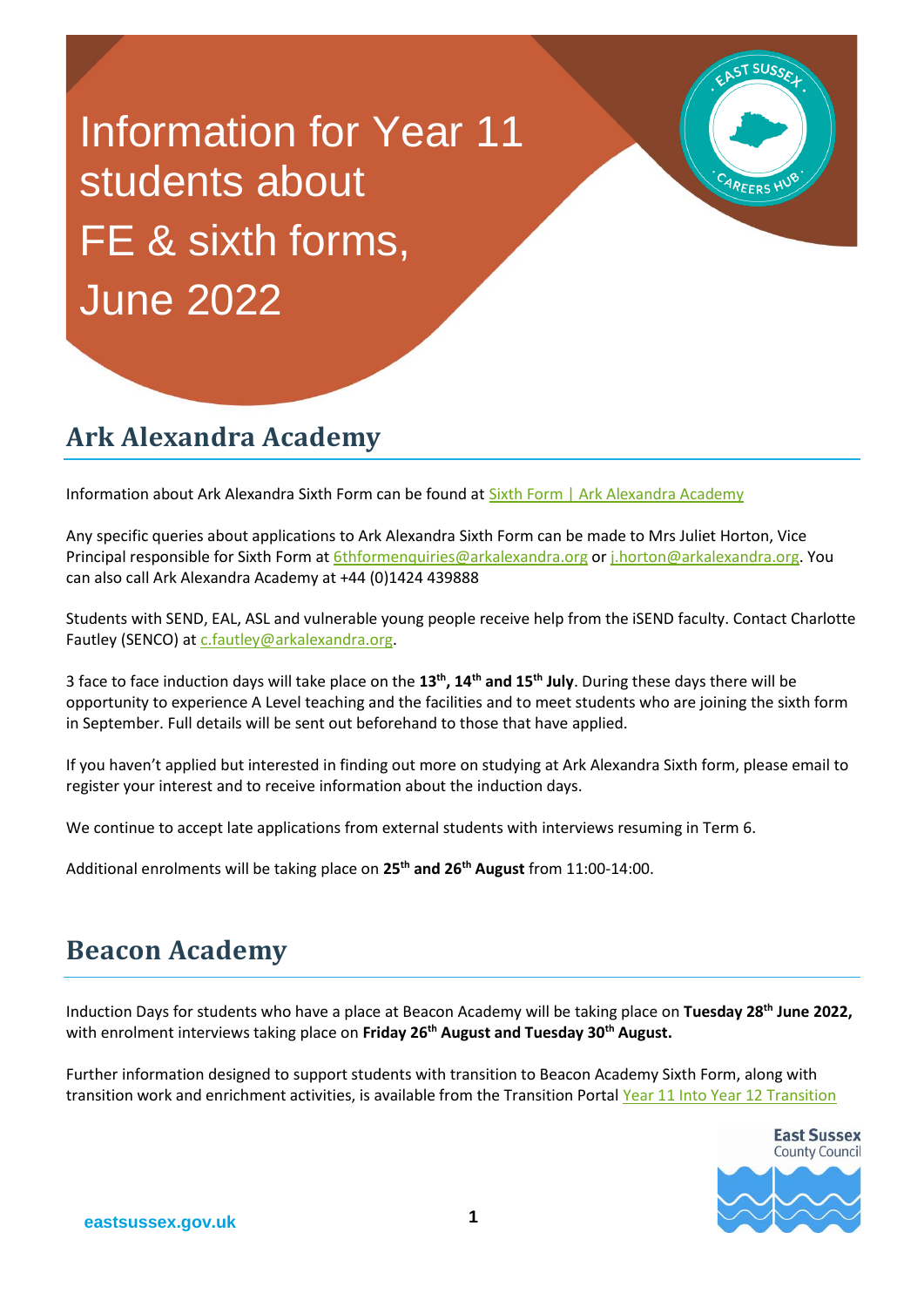[Portal | Beacon Academy \(beacon-academy.org\).](http://www.beacon-academy.org/web/sixth-form/year-11-into-year-12-transition-portal/) This transition work is designed to prepare and give students insight into their chosen courses.

Information about Beacon Academy Sixth Form can be found at [Sixth Form | Beacon Academy \(beacon](http://www.beacon-academy.org/web/sixth-form/)[academy.org\).](http://www.beacon-academy.org/web/sixth-form/) Students and their parents and carers can access a range of virtual experiences and online resources designed to support students with the transition to Year 12, including subject presentations created by Heads of Department, detailed course information and hear from current students about life at Beacon Academy Sixth Form.

Please contact Mrs Amanda Hilton, Sixth Form Manager [a.hilton@beacon-academy.org](mailto:a.hilton@beacon-academy.org) if you wish to submit a late application. Visit our [Applications](http://beacon-academy.org/web/sixth-form/applications.php) page for full information about the applications process and entry requirements.

If you have any questions, please contact the relevant [course leader](http://beacon-academy.org/web/contact-us/leaders-of-learning.php) or our Sixth Form Manager, Mrs Amanda Hilton on 01892 603018 or [a.hilton@beacon-academy.org](mailto:a.hilton@beacon-academy.org)

For enquiries on behalf of learners with SEND please speak to the SENCO, Thelma Moodie at [T.Moodie@beacon](mailto:T.Moodie@beacon-academy.org)[academy.org.](mailto:T.Moodie@beacon-academy.org) Further information about SEND can be found at [SEND | Beacon Academy \(beacon-academy.org\)](http://www.beacon-academy.org/web/teaching-learning/send.php)

All staff contacts can be found here: <http://www.beacon-academy.org/web/contact-us/teaching-staff.php>

Info on the 16-19 bursary, travel cards and cars can be found here [http://www.beacon-academy.org/web/sixth](http://www.beacon-academy.org/web/sixth-form/funding-travel.php)[form/funding-travel.php](http://www.beacon-academy.org/web/sixth-form/funding-travel.php)

Follow the Beacon Academy Sixth Form account on Twitter for all current activities [@Beacon6th](https://twitter.com/Beacon6th)

## **Bexhill College**

Bexhill College are continuing to take late applications and offer interviews to students.

#### **Mini Transition Day**

We are hosting a Mini-Transition Day for ALS/SEND and LAC students on **Monday 4th July** and offering the opportunity for these students to have 1:1 or small group sessions with the Study Centre staff on Tuesday 5<sup>th</sup>, Friday 8<sup>th</sup>, and Monday 11<sup>th</sup> July. Invites and more information about the day will be sent out by Friday 10<sup>th</sup> June 2022.

#### **Year 11 Transition Days for students joining us in September:**

Wednesday 6<sup>th</sup> July for A Level students and Thursday 7<sup>th</sup> July for Vocational Students. These days will give students the opportunity to meet tutors and to attend taster sessions in the subjects they hope to be studying in September. Students will receive a letter with full details of the day in early June 2022.

#### **Year 10 Taster Days:**

Friday 8<sup>th</sup>, Monday 11<sup>th</sup>, Tuesday 12<sup>th</sup> and Wednesday 13<sup>th</sup> July. The College has liaised with the Heads of Year 10 over the allocation of the days for each school. Applications must be made online via Bexhill College website using this link: [https://www.bexhillcollege.ac.uk/docs2/about/taster\\_day\\_2022.shtml](https://www.bexhillcollege.ac.uk/docs2/about/taster_day_2022.shtml) where students can obtain full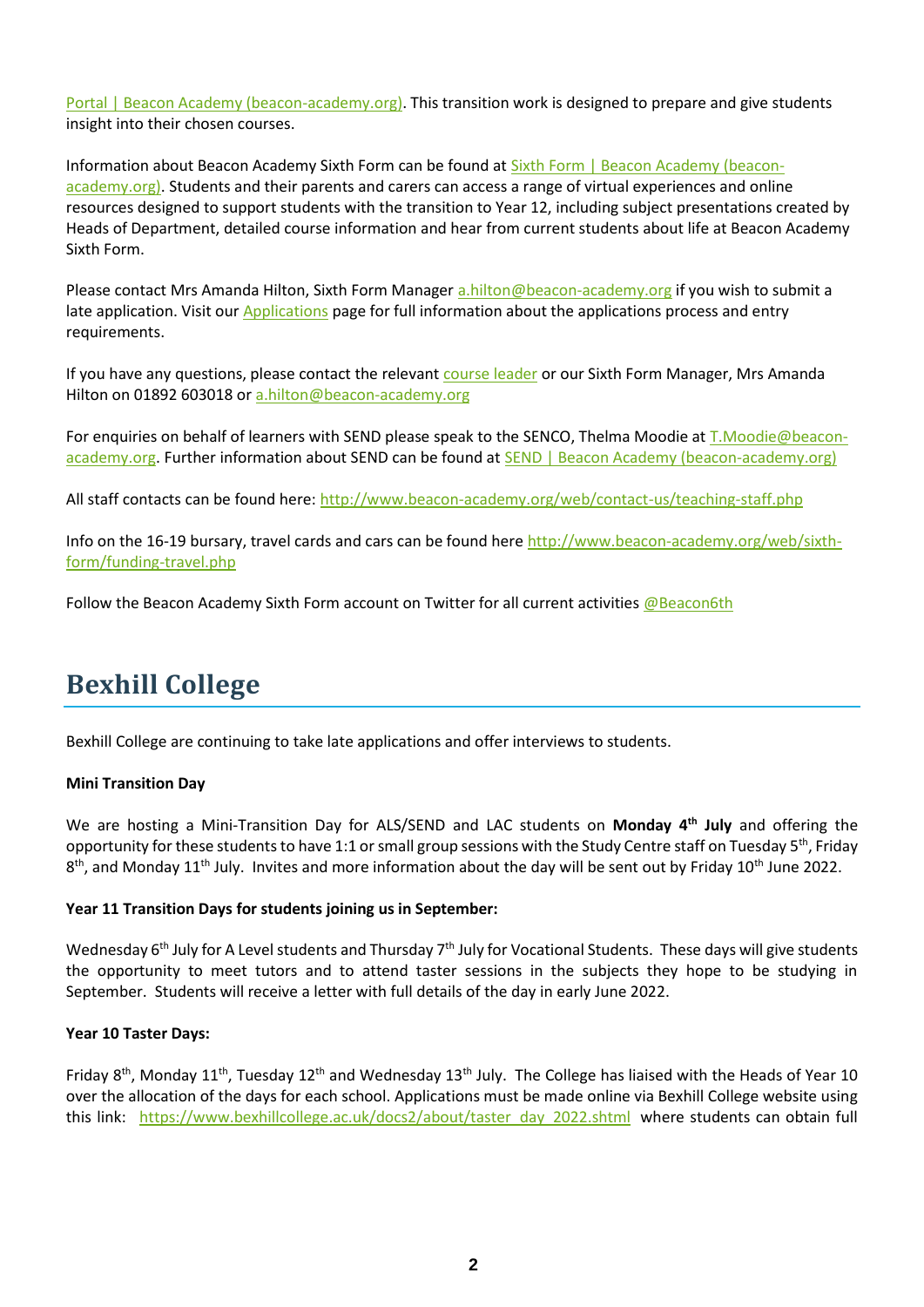details about the days and register for the event. The deadline for applications is **Monday 20th June 2022**. Students can register using either a computer, tablet or smartphone.

**Important:** Due to the expected large volume of applications, students who do not submit their application before the deadline will not be able to participate in the Taster Day sessions.

**Website information for 2022 applications** can be found here: <https://www.bexhillcollege.ac.uk/admissions/>

# **Brighton, Hove & Sussex 6th Form College (BHASVIC)**

BHASVIC 'Moving On Day' is on **30th June**. Students will come to college and have some orientation, attend lessons on their chosen courses and will be set some Summer work. The Summer work is designed to keep students engaged and give them confidence and familiarity about their chosen subjects for their start in September.

Our Priority Application Date was Friday 3<sup>rd</sup> December @ 5pm. BHASVIC is oversubscribed so if you missed our priority date to send us your application, I am afraid it is unlikely that we will be able to offer you a place. You are still invited to make an application via our [online form,](https://accord-application.com/) but we strongly advise you to have alternative arrangement in place for your progression to Further Education this coming September.

Please consult <https://www.bhasvic.ac.uk/parents-carers-dashboard> for updates.

For any specific queries, see the contact list on the main website:<https://www.bhasvic.ac.uk/contact-us> .

All guidance about our [BHASVIC Admissions and Application Process](https://www.bhasvic.ac.uk/media/pdf/bhasvic-admissions-and-application-guidance-3964.pdf) is summarised in [this PDF](https://www.bhasvic.ac.uk/media/pdf/bhasvic-admissions-and-application-guidance-3964.pdf) which can be read in conjunction with our [Admissions Policy.](https://www.bhasvic.ac.uk/the-college/policies) For questions about the admissions process please contact Denise Mansfield at [admissions@bhasvic.ac.uk](mailto:admissions@bhasvic.ac.uk)

Students who need additional learning support should contac[t l.lab@bhasvic.ac.uk](mailto:l.lab@bhasvic.ac.uk) o[r l.clements@bhasvic.ac.uk](mailto:l.clements@bhasvic.ac.uk)

If you have any queries about the wider support available at BHASVIC, please check the website information on Our Support Service <https://www.bhasvic.ac.uk/student-life/our-support-service> which gives detail on a range of services, including financial support, travel advice, welfare and counselling. If you would like further information on any of these, please e-mail [studentservices@bhasvic.ac.uk.](mailto:studentservices@bhasvic.ac.uk) If you have faced particularly challenging personal circumstances, our Student Support and Guidance teams can also offer additional help with your transition from school to college: please complete our Student Support Survey to find out more about this once you have been offered a place at the college.

### **DV8**

At DV8 our focus is delivering high quality personalised learning. Our transition is a little different, we have small projects throughout the year for our future students to experience their new setting. We contact our future students directly but should you wish for more information please email [s.morely@londonlc.org.uk.](mailto:s.morely@londonlc.org.uk) These projects are designed to help our new students feel confident and well supported for when they make their move.

We will be holding a Summer Project event for those who have SEN, the date of which is to be announced.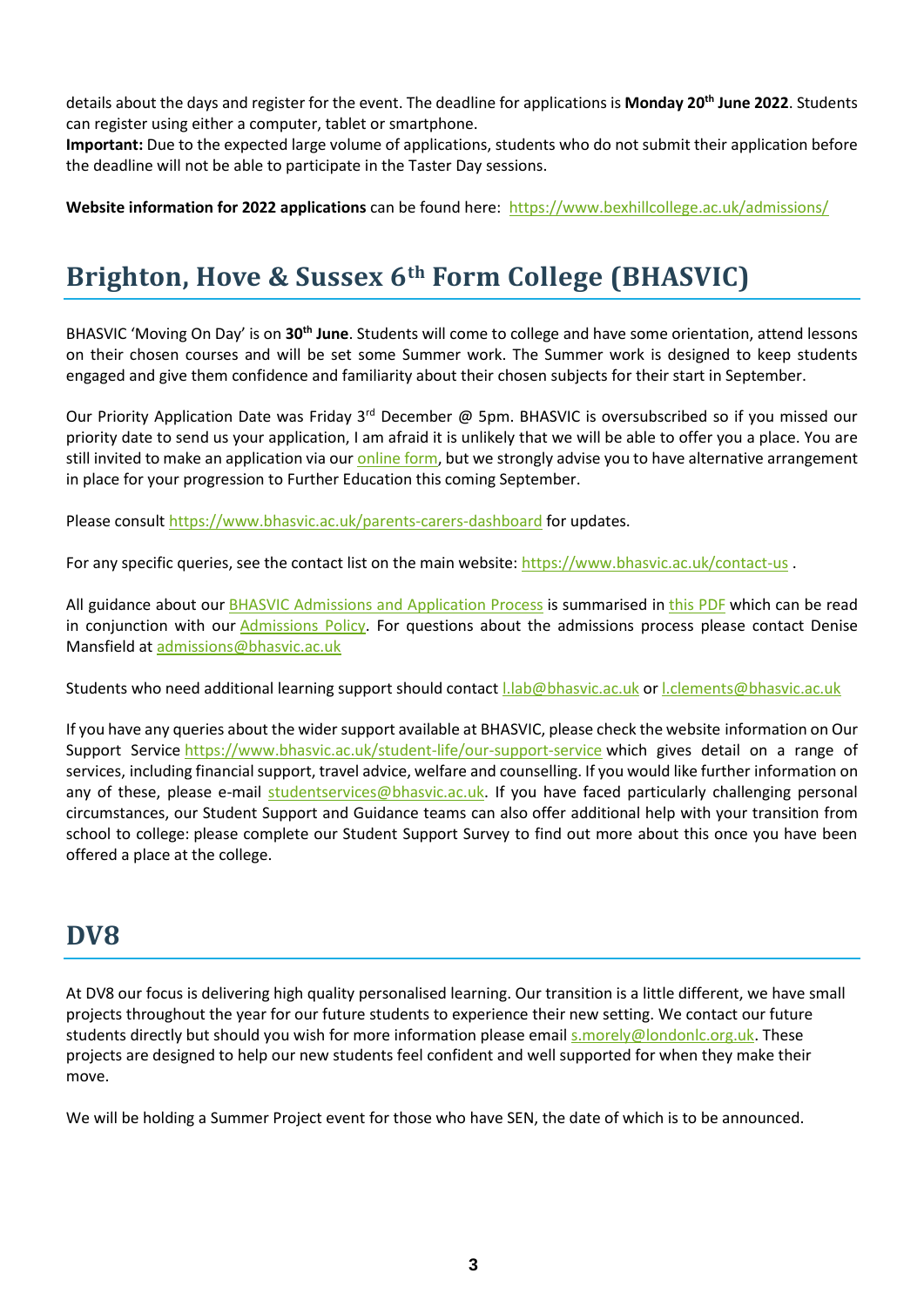Our main transition days for all of our incoming students will be on Thursday 30th June for those who are studying a Level 2 course and Friday 1st July for those who are studying a Level 3. Further information can be found here: <https://www.dv8sussex.com/get-to-know-you-days-2/> Enrolment will be taking place through August and we will be in touch nearer the time.

We are also holding a Year 10 Taster Event, however any ages can come along. Further information and to sign up can be found here: <https://www.dv8sussex.com/year-10-taster-days/>

Applications can still be made all the way through the summer break for September 2022.

We also offer a 'Soft Start' to our EHC learners, should you wish to enquire further please contact Si at [s.morley@londonlc.org.uk.](mailto:s.morley@londonlc.org.uk)

All admissions enquiries can be sent to [dv8admissions@dv8sussex.com](mailto:dv8admissions@dv8sussex.com) and EHCP/SEN enquiries to [s.morley@londonlc.org.uk.](mailto:s.morley@londonlc.org.uk)

[www.dv8sussex.com](http://www.dv8sussex.com/) Brighton - 01273 550432 Bexhill - 01424 213890

Keep in touch with DV8 via… Dv8 Sussex - [Home | Facebook](https://www.facebook.com/dv8brighton/) [Dv8 Sussex \(@dv8sussex\) / Twitter](https://twitter.com/dv8sussex) <https://www.instagram.com/dv8sussex/>

## **East Sussex College Group**

Students can still apply throughout the summer as there is no set deadline, but are encouraged to apply as soon as possible, and ideally before the Welcome Days so that they do not miss this essential college introduction day. Information about applying can be found at [How to Apply | East Sussex College \(escg.ac.uk\)](https://www.escg.ac.uk/study/how-to-apply/)

Welcome Days will be taking place on 24<sup>th</sup> June for Eastbourne, 27<sup>th</sup> June for Hastings, and 29<sup>th</sup> and 30<sup>th</sup> June for Lewes. More information can be found a[t https://www.escg.ac.uk/whats-on/welcome-days/](https://www.escg.ac.uk/whats-on/welcome-days/) All applicants with offers are expected to attend. Food and lunchtime activities are on offer.

Parents Welcome events will be taking place on Tuesday 7<sup>th</sup> June 4.30pm to 6pm at our Eastbourne campus, Wednesday 8<sup>th</sup> June 4.30pm to 6pm at our Station Plaza and Ore Valley campuses and on Thursday 9<sup>th</sup> June at our Lewes campus. All parents and guardians of students starting in September have been invited to attend, meet our teams, have a tour, and find out how we will be working with them to support their young person. To register please follow this link<https://www.eventbrite.com/cc/select-your-campus-below-to-register-400839>

Heads and Careers Leads will shortly be receiving our 'Get to Know ESC' pack to ensure they are aware of their transition approach. The pack provides information on all ESCG Year 11 activities that are planned or underway.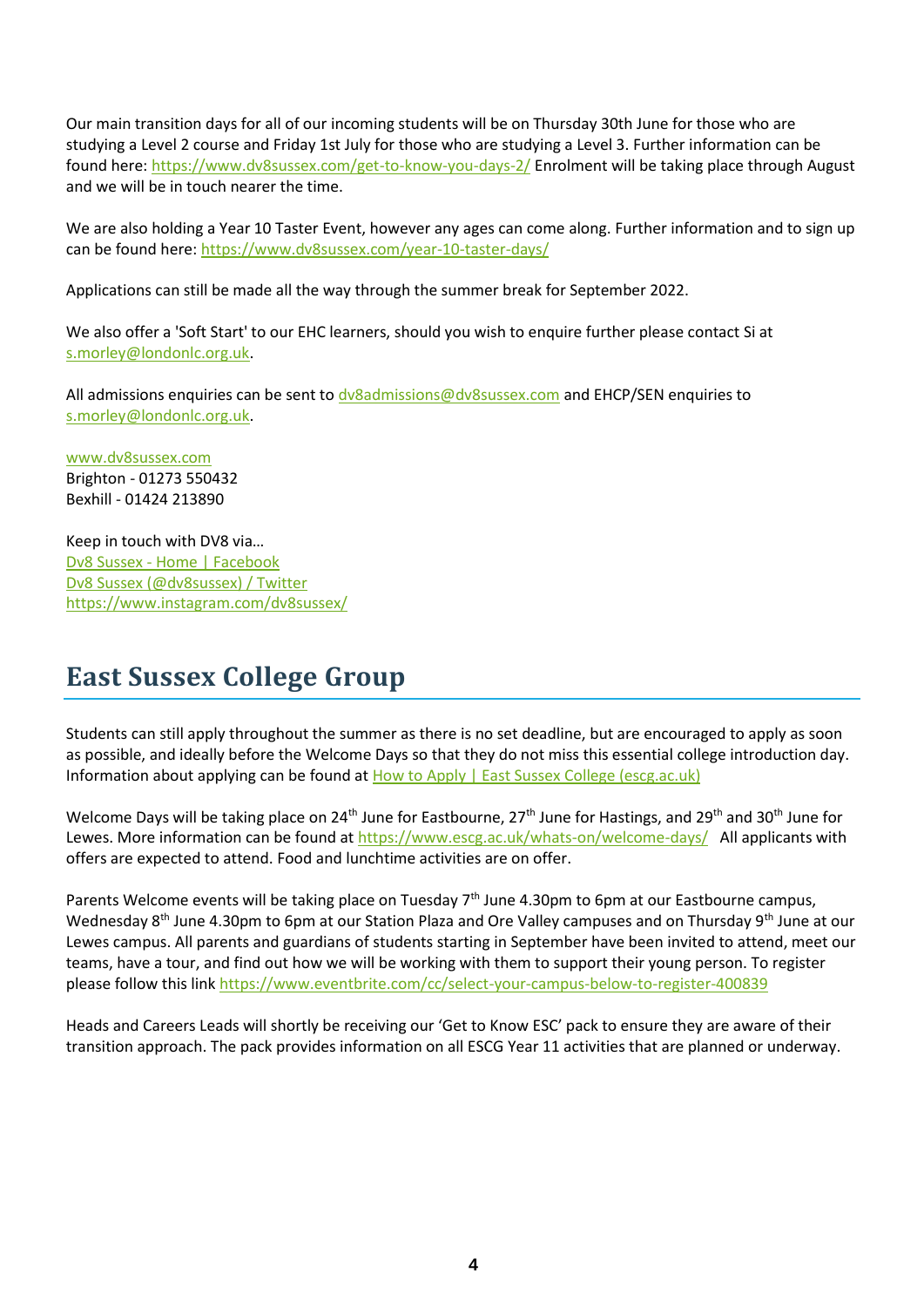Look out for our latest student care package landing on applicants' doormats in May! Designed to keep students engaged with learning and thinking about their future plans, there's also a fantastic freebie included too and their official invite to Mini Fest 22 on June 30<sup>th</sup> <https://www.escg.ac.uk/whats-on/esc-mini-fest/>

All new students will receive an ESC study pack designed to prepare them for East Sussex College. Packed with resources, tips and activities, these packs provide essential summer reading, so students are ready for their start in September. Study packs will be accessed from the college website following Welcome Days.

ESCG on-site tours can be booked at [College tours | East Sussex College \(escg.ac.uk\).](https://www.escg.ac.uk/whats-on/college-tours/) Our personalised tours let students see the areas they are most interested in. Witness classes in action and meet tutors and current students. We cannot wait to see you! Find out more about our campus tours here.

Students or parents and carers with questions about admissions are invited to email (Eastbourne/Newhaven) *[Eastbourne.Admissions@escg.ac.uk](mailto:Eastbourne.Admissions@escg.ac.uk)*, (Lewes) *[Lewes.admissions@escg.ac.uk](mailto:Lewes.admissions@escg.ac.uk)* (Hastings) *[Hastings.Admissions@escg.ac.uk](mailto:Hastings.Admissions@escg.ac.uk)*

Schools Liaison Team - *[schoolslink@escg.ac.uk](mailto:schoolslink@escg.ac.uk)* Eastbourne Schools Liaison Officer - *[sam.allen@escg.ac.uk](mailto:sam.allen@escg.ac.uk)* Hastings Schools Liaison Officer – *[lucy.kerby@escg.ac.uk](mailto:lucy.kerby@escg.ac.uk)* Lewes Schools Liaison Officer - *[nigel.ryan@escg.ac.uk](mailto:nigel.ryan@escg.ac.uk)*

Interviews will be continuing throughout Summer 2022.

# **Gildredge House School**

Gildredge House are continuing to accept late applications and offer interviews for a September 2022 start. Please do contact Miss Graffham (director of Sixth Form) if you would still like to apply.

Key dates for students wishing to join Gildredge House Sixth Form in September 2022.

#### **Year 10 Taster Days at Gildredge House Sixth Form**

This year our taster days for Year 10 will be held on Friday 8<sup>th</sup> July and Friday 15<sup>th</sup> July. Please contact Miss Graffham for further details or to express and interest in attending one of these days. They are designed to give you the chance to see our Sixth Form, meet staff and discuss the specifics of subjects. We are looking forward to seeing lots of prospective Sixth Form students on both days and will be able to answer questions that they may have around Sixth Form. Students interested in attending either day need to fill out the form below: [Year 10 Gildredge House Taster Day 2022](https://docs.google.com/forms/d/e/1FAIpQLScMBQXD0RoTekXZxwso328AFEkRUM3gq2SKAIV2u5TsgEkWPQ/viewform?usp=sf_link)

For information on Gildredge House Sixth form please visi[t Gildredge House Sixth Form](https://www.gildredgehouse.org.uk/sixth-form/) If you have any questions linked to Sixth Form at Gildredge House (including SEND) please email Miss Jemma Graffham on the email address below.

Make contact wit[h admissions@gildredgehouse.org.uk](mailto:admissions@gildredgehouse.org.uk) for more information about the admissions process or speak to Miss J Graffham, Director of Sixth Form[: j.graffham@gildredgehouse.org.uk](mailto:j.graffham@gildredgehouse.org.uk)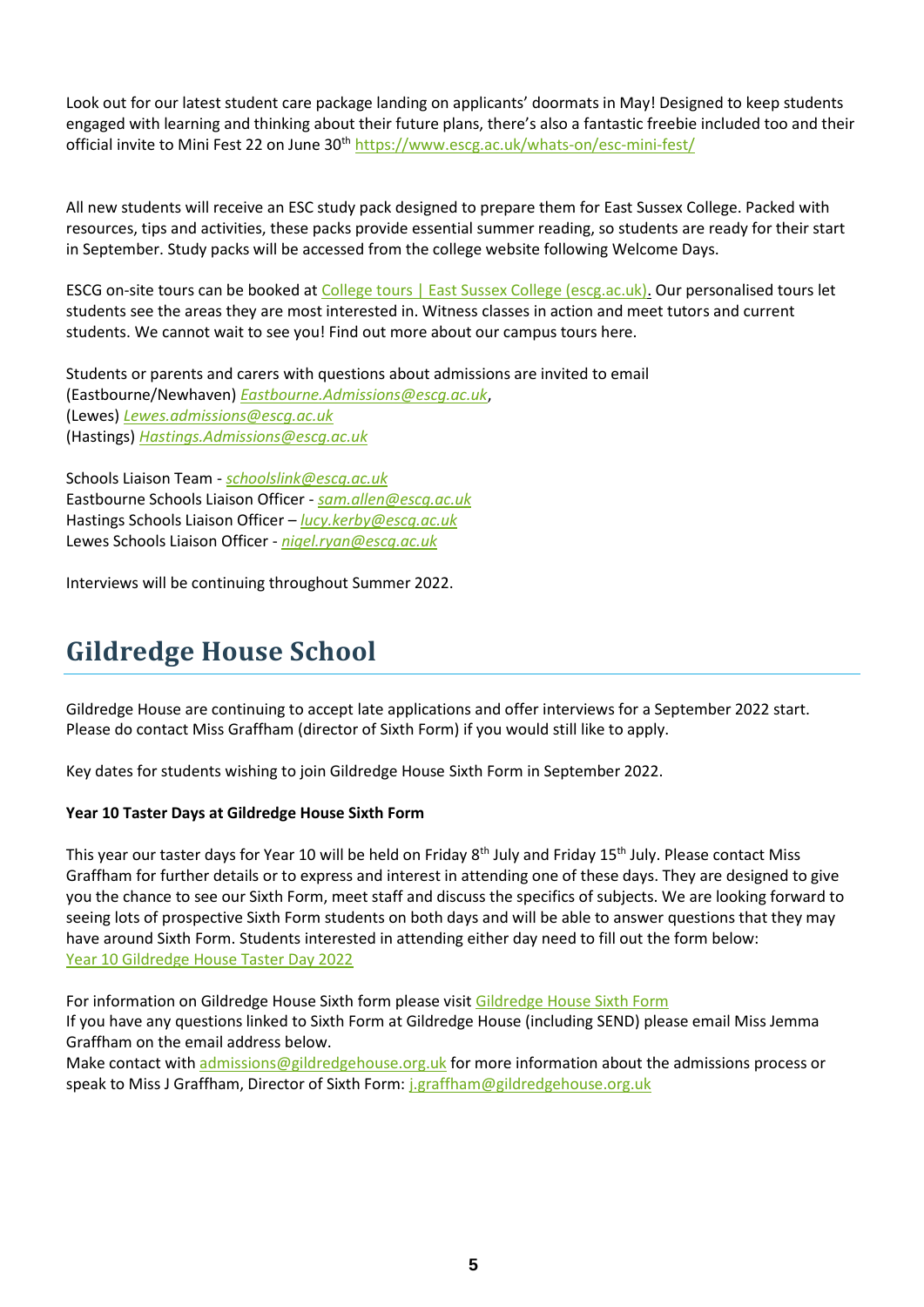#### **Year 11 Transition**

#### **Transition Day**

Gildredge House have produced a transition programme alongside Sixth Form staff to provide students with a full insight into Gildredge House School.

Gildredge House Sixth Form staff have designed Summer tasks and activities for each subject that students intend to study. Each task involves research or exploration and asks students to complete a piece of work that challenges their existing skills. These tasks introduce students to key ideas within the course, help to bridge the gap between GCSEs and A-Levels/BTEC and encourage students to think like and demonstrate a commitment to studying like an A-Level/BTEX student. Subject tasks can be found on the Gildredge House website from  $7<sup>th</sup>$  July.

#### **29th August Enrolment Day**

We will be enrolling students on Monday 29<sup>th</sup> August (just after they receive their GCSE results).

#### **5 th September – First Day of Term**

Our first day of term is Monday 5<sup>th</sup> September.

For further queries on sixth form, please email Miss Jemma Graffham [j.graffham@gildredgehouse.org.uk](mailto:j.graffham@gildredgehouse.org.uk)

## **Greater Brighton Metropolitan College (GB Met)**

#### **September 2022 entry**

Greater Brighton Metropolitan College (GB MET) continues to take applications for September 2022 entry via [gbmc.ac.uk.](https://www.gbmc.ac.uk/)

Existing applicants are being invited to attend a welcome event at the College at the start of July 2022. This is a chance to meet future classmates, as well as teaching and support staff. Course teams will run through everything applicants need to do before they start the course in September, including any summer projects or reading, and any kit they need to buy. All of this course information can be accessed at any time via the College'[s MET Prep](https://www.gbmc.ac.uk/16-plus-courses/met-prep) portal - more information will be added over the summer. General information about starting college, including enrolment information and how to access support services, can be found at [gbmc.ac.uk/september2022](https://www.gbmc.ac.uk/16-plus-courses/september2022)

Applicants will be sent their enrolment form towards the end of June/start of July. On completion, they will be invited to attend a course confirmation appointment at the end of August. This is a mandatory requirement to complete the enrolment process, receive their college ID badge and find out their start date.

Please contact [admissions@gbmc.ac.uk o](mailto:admissions@gbmc.ac.uk)r call 01273 667704 for any enrolment queries.

Any queries about additional learning support should be directed to: Brighton courses: [learningsupportbrighton@gbmc.ac.uk](mailto:learningsupportbrighton@gbmc.ac.uk) | 01273 232583 Worthing and Shoreham courses: [learningsupportworthing@gbmc.ac.uk](mailto:learningsupportworthing@gbmc.ac.uk) | 01903 273076

Further information about GB MET's SEND provision can be found at [gbmc.ac.uk/16-plus-courses/student](https://www.gbmc.ac.uk/16-plus-courses/student-support/send-needs)[support/send-needs.](https://www.gbmc.ac.uk/16-plus-courses/student-support/send-needs)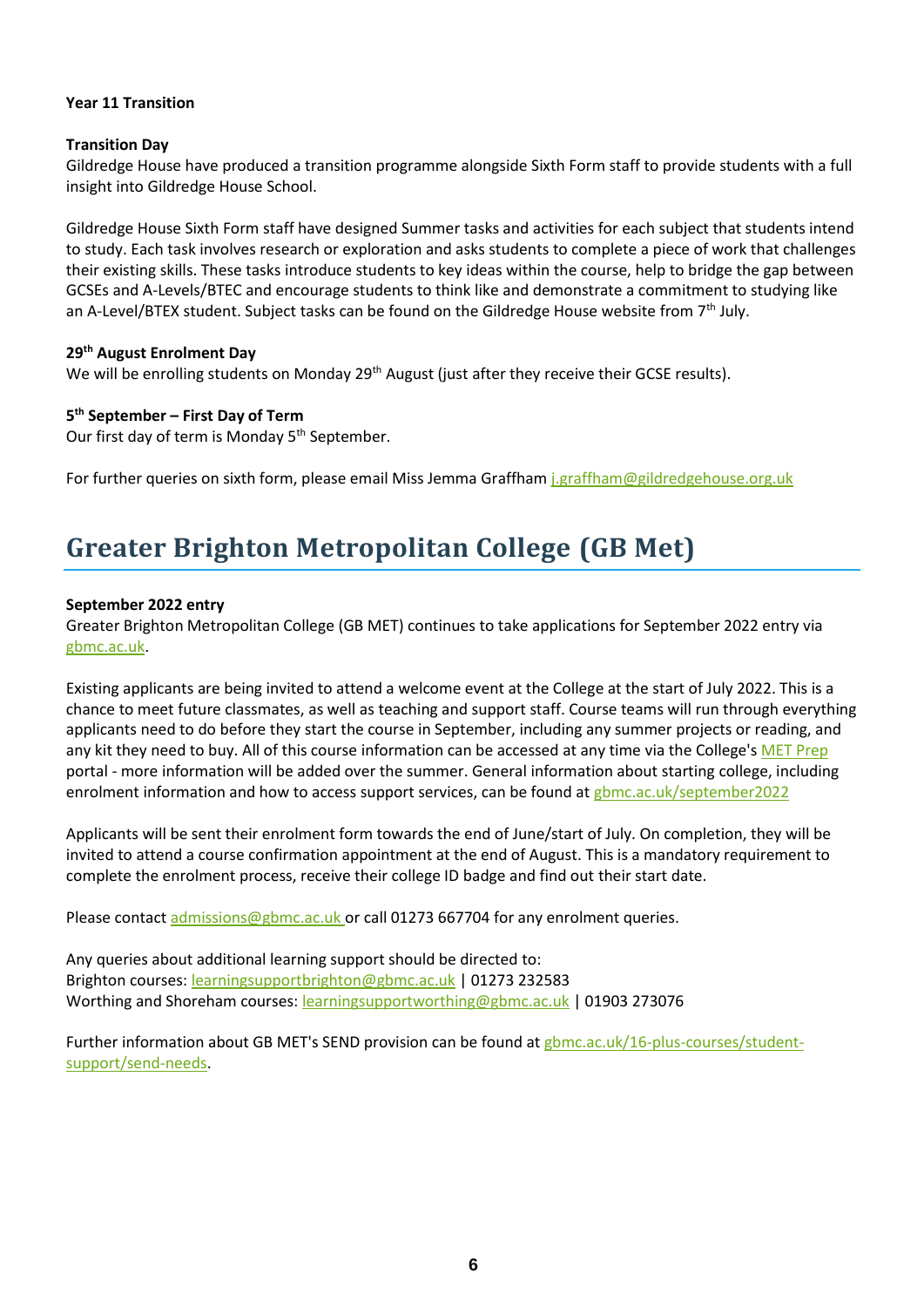#### **September 2023 entry**

Current Year 10 students and their parents/carers/guardians are invited to attend dedicated open events during July. There will be opportunities to have try out various subjects and enrichment activities, as well as exploring facilities and meeting college staff. Dates and instructions of how to book can be found at [gbmc.ac.uk/year-10](https://www.gbmc.ac.uk/year-10-taster-open-events) [taster-open-events](https://www.gbmc.ac.uk/year-10-taster-open-events)

### **Hailsham Community College**

Hailsham Sixth Form will continue to support students with Year 12 applications through the Summer Term and Holiday. Please contact Mr Simon Marsden, Head of Sixth Form, via [marsdens@hccat.net](mailto:marsdens@hccat.net) if you wish to submit a late application. Alternatively, Mr Marsden can be contacted on 07469149234 for specific enquiries.

On Monday 11th July 2022 we will be holding our *Hailsham Sixth Form Taster Day* and we would love for you to join us. The day is designed to give you a feel of a local, smaller Post 16 provider and the opportunity to 'try' out five lessons. You can sign up for the day via a simple Microsoft form [here.](https://forms.office.com/Pages/ResponsePage.aspx?id=HTpUUoYdXEGbqdt5HKRXeb2m4_WJveRIj4pWRsk9rdtUOE5DWVkzSUZZQzFFTFNQWU9XQklKUkJWWiQlQCN0PWcu) 

Full information and details will be sent out in due course re. the day itself but in the meantime, to give you a flavour of who we are and what we stand for, please click on the YouTube link and have a watch! Hailsham Sixth Form - [YouTube](https://www.youtube.com/watch?v=BLSlf1vZCE8&t=8s)

Enrolment for Sixth Form will take place on Friday 19<sup>th</sup> August and Friday 2<sup>nd</sup> September. Timings for enrolment will be sent out to prospective students in mid-June, along with transition work for subjects selected. Transition work will be set on the Firefly portal (log-ins to be sent out) and is designed to prepare and inform students of course content and expectations.

Students who require additional learning support should contact [maxwellc@hccat.net](mailto:maxwellc@hccat.net) or [wrightt@hccat.net](mailto:wrightt@hccat.net) to ensure we are able to meet the needs of our young people from point enrolment.

Information about Hailsham Sixth Form can be found a[t https://www.hccat.net/sixth-form/,](https://www.hccat.net/sixth-form/) with our student communicator also available via the same URL.

There is also the opportunity to learn about who we are & follow Hailsham Sixth Form with our up to date activities, by following us on Instagram - hailsham\_sixthform

## **Hazel Court School**

Hazel Court offers education for pupils aged 11-19. At the end of Year 11 all of our pupils move to our Further Education Department. Pupils are prepared for this with a well-planned transition programme which supports them in understanding the changes ahead and provides them with opportunities to familiarise with the building and staff team.

Transition is carefully planned each year and is tailored to each individual student's needs. This includes the students attending visits, taster days and weekly timetabled sessions.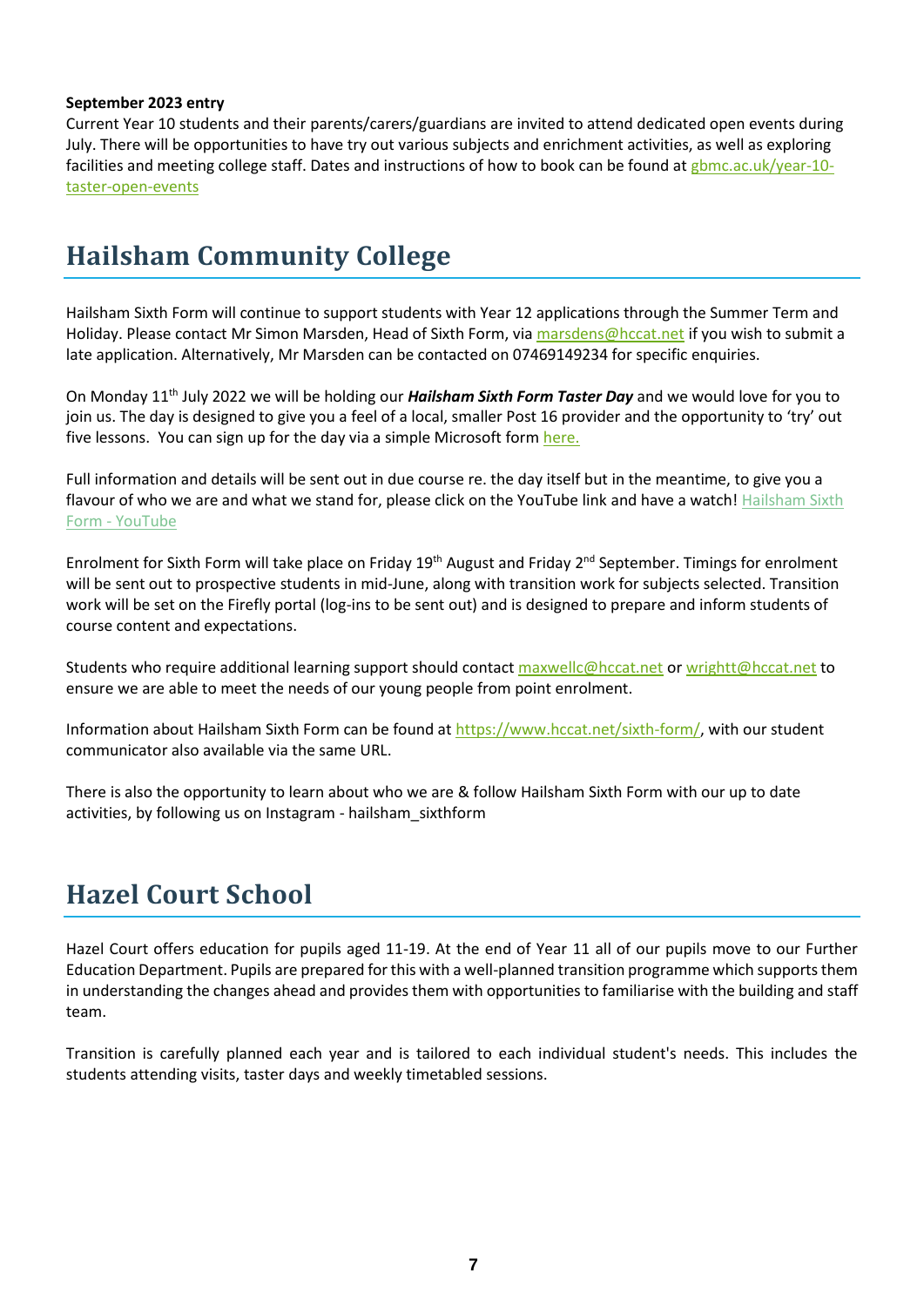*Information about transitions at Hazel Court School, including FAQs, can be found at [Transitions: Hazel Court F.E. Department -](http://www.thesouthfieldtrust.com/1600/transitions-hazel-court-fe-department) The Southfield Trust*

Hazel Court School Further Education Department can be contacted at [officehcfe@thesouthfieldtrust.com](mailto:officehcfe@thesouthfieldtrust.com) and 01323 438340

## **Heathfield Community College**

All information about Heathfield Sixth Form can be found on the College website by visiting [https://www.heathfieldcc.co.uk/?page\\_id=3153.](https://www.heathfieldcc.co.uk/?page_id=3153)

Our Taster Day for applicants will be on Taster day is planned for Wednesday 6 July following the completion of GCSE Examinations.

Prior to taster day we will launch:

- Our Transition Plan and overview
- The Transition Booklet including Transition Work for subjects
- Information about textbooks and subject materials

Following Taster Day all materials will be issued for enrolment. These will be placed on the website.

To communicate with the Sixth Form Team please contact:

- Mrs A Hollyman [ahollyman@heathfieldcc.co.uk](mailto:ahollyman@heathfieldcc.co.uk) Application & Enrolment
- Miss K Reed [kreed@heathfieldcc.co.uk](mailto:kreed@heathfieldcc.co.uk) Pastoral Care & Transport
- Mr P Evason [pevason@heathfieldcc.co.uk](mailto:pevason@heathfieldcc.co.uk) Other queries

For further information about SEND please visit this page on our website [https://www.heathfieldcc.co.uk/?page\\_id=5785](https://www.heathfieldcc.co.uk/?page_id=5785) and enquire directly using the contacts above.

## **Plumpton College**

Applications are still open at [Plumpton College](https://www.plumpton.ac.uk/courses/16-courses/) for September 2022 start 16+ Courses - Plumpton College

Plumpton are continuing to interview students over the Summer months for any late applicants.

An on-site Student Welcome event will take place on **Tuesday 28th June** and an on-site Parent Welcome event will take place on **Wednesday 29th June -** students will receive an email invitation with all of the relevant information**.** 

On GCSE Results Day (25<sup>th</sup> August) there will be an on-site event in the afternoon for those students who wish to discuss their options; open to all, regardless of whether they have already applied to the college or not.

Plumpton College are running a private Instagram page called Fresh Plums which is exclusively for students who have accepted their offer to study at Plumpton College.

An extended transition programme is in place for learners with EHCP's and they will be notified directly with details. SEND information and contact details can be found a[t Inclusive Learning and Development](https://www.plumpton.ac.uk/student-info/additional-learning-support/) – Plumpton College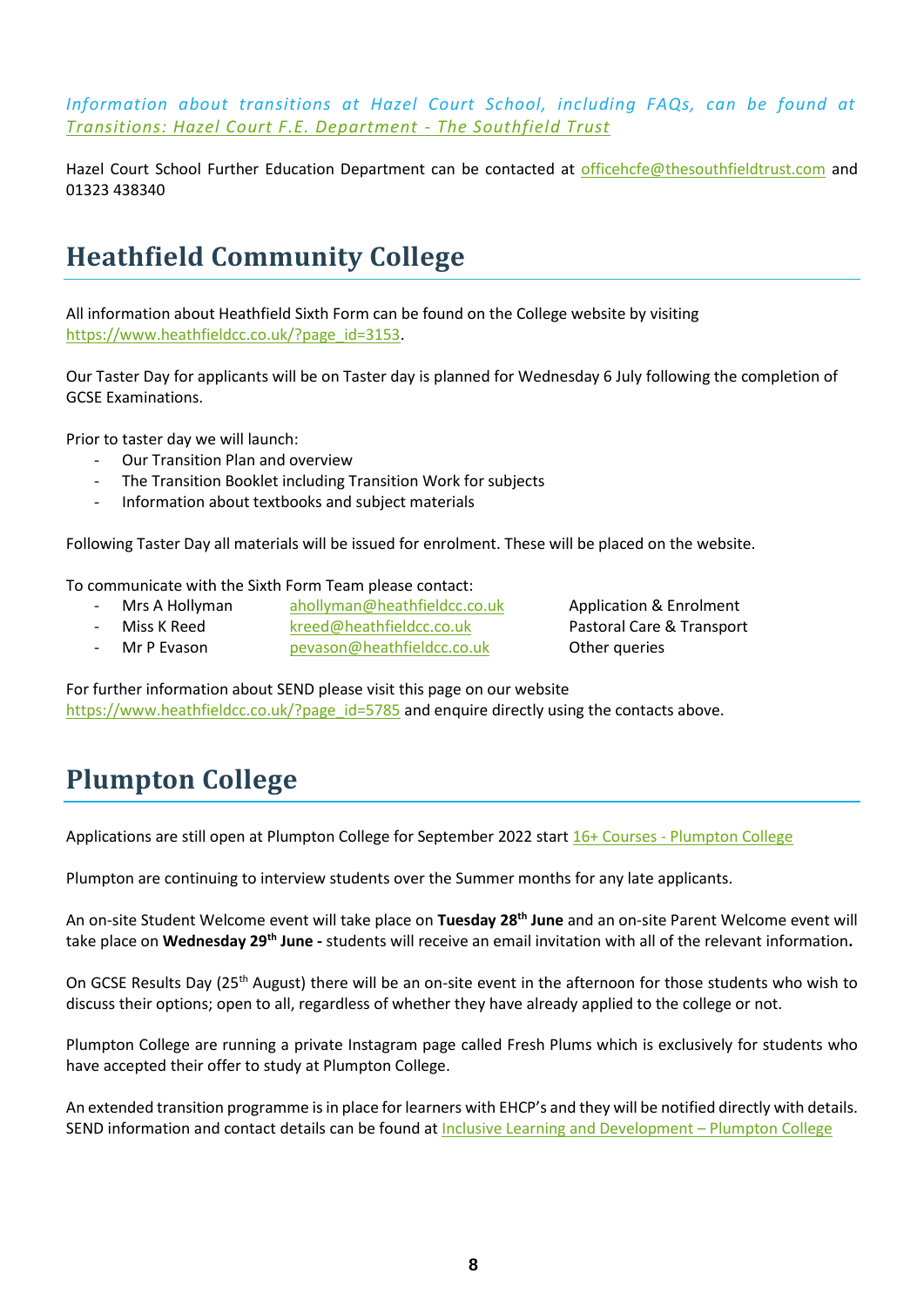All students who have an offer will be able to pre-enrol to secure their place subject to their GCSE results. Students will receive an email inviting them to pre-enrol with the relevant link.

For Year 10 students, Plumpton College are running two virtual Year 10 Parent Evenings; 22<sup>nd</sup> June and 13<sup>th</sup> July. To sign up please email [schoolsliaison@plumpton.ac.uk](mailto:schoolsliaison@plumpton.ac.uk)

General careers information and updates can be found at Careers - [Plumpton College](https://www.plumpton.ac.uk/student-info/careers/)

Speak to the Enquiries, Advice and Guidance team on 01273 890454 or emai[l enquiries@plumpton.ac.uk](mailto:enquiries@plumpton.ac.uk) for more details and the latest news.

### **Seaford Head 6th Form**

#### **Seaford Head School**

.

Information about applying to Seaford Head Sixth From can be found at [Applications | seafordheadschool.](https://www.seafordhead.org/applications) Applications for September 2022 start are open.

Prior to induction, students will have the opportunity to meet their new teachers and receive a quick introduction in an online session early in term 6.

An induction day will be taking place on **6 th July.** Students who have a place at Seaford Head will have the opportunity to tour the Sixth Form centre, meet their new teachers in a taster lesson and other key members of staff, find out about day-to-day routines and learn about Seaford Head's vision and expectations.

Enrolment day will be taking place on **26th August**, so once students have their GCSE results on Thursday 25th August, they can enrol at the sixth form centre the following day to confirm their place.

Students who have a place at Seaford Head will receive a unit of work for each subject to complete over the Summer, along with a reading list and information about their courses. This is designed to support student's transition and help them stay focused and inspired ahead of their start in September.

If there are any questions, students can get in touch with Ms Ralph[: LucyRalph@seafordhead.org](mailto:LucyRalph@seafordhead.org)

A Taster Day for Year 10 External Applicants will be held in person on Tuesday 5<sup>th</sup> July. The aim of the day is to give students an opportunity to:

- Sample A Level and BTEC Level 3 subjects
- Visit the Sixth Form centre
- Meet Sixth Form staff and teachers

The taster day has been planned all day from 8.45am to 3.15pm. Students can sign up by following this link to an electronic form[: https://forms.office.com/r/vUjsP24AjD](https://forms.office.com/r/vUjsP24AjD)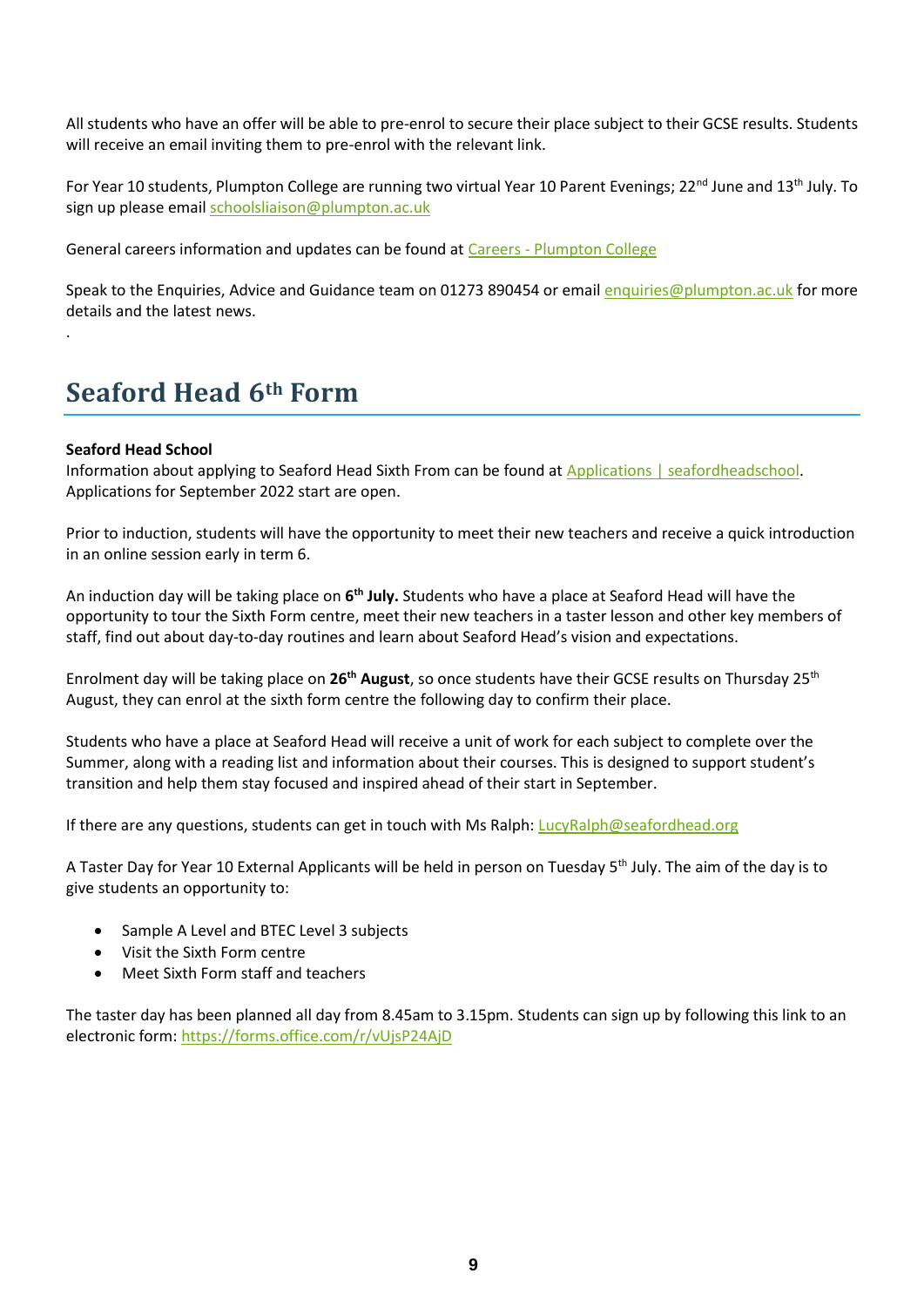SEN information can be found a[t SEN | seafordheadschool](https://www.seafordhead.org/sen). Ashley Curcio is Seaford Head's Deputy SENDCO and can be reached on [ashleycurcio@seafordhead.org](mailto:ashleycurcio@seafordhead.org) so any enquiries for learners with SEND or ASL can be directed to her.

# **Uckfield College**

The 6th Form at Uckfield College has a wide range of BTEC and A level courses. Applications are accepted up until the end of August, when enrolment takes place. Option blocks are put in place by Easter, so after this time students should check to see if the choices they want are viable on the timetable. More information about joining the 6th Form, the range of courses available and their entry requirements can be found at <https://www.uckfield.college/194/welcome> .

Year 10 taster afternoon on the 4th July and an induction day for all year 12 students on Friday 2nd September. Any questions about applying to Uckfield College Sixth Form should be sent to Kirsty Kirkness-O'Boyle at [k.kirknessoboyle@uckfield.college.](mailto:k.kirknessoboyle@uckfield.college)

# **Varndean College**

We pride ourselves on our warm welcome, vibrant community and academic success. As such we will do everything we can to support students' transition to us.

You will be able to find the information you need on our website: https://varndean.ac.uk/ Should you have any specific queries, please do not hesitate to contact Admissions on 01273 546607 or email information@varndean.ac.uk.

#### **Academic Preparation & Transition Support:**

To keep up to date with all of the information you need between now and when you start with us please keep an eye on the Year 11 tab on our website which will be regularly updated:<https://varndean.ac.uk/year11/>

#### **Varndean College Research Project:**

The aim of the project is to prepare you for independent study. You will be able to get an accreditation on completion of this, and it is a great starting point for your next steps in your learning.

**New Students' Day will be on Wed 29 June 2021**. You will come to college for the day, take part in lessons, meet the staff and get a feel for what September will bring. You will also be able to visit our enrichment & careers fair for you to find out what extracurricular activities there will be to choose from as part of your programme of study. There will also be an opportunity for you to meet a member of staff if you need any further advice or guidance ahead of you starting with us.

#### **'Flying Start'**

On New Student's Day you will be set some 'Flying Start' work for each subject. This is a subject specific piece of work in preparation for you starting your academic lives with us.